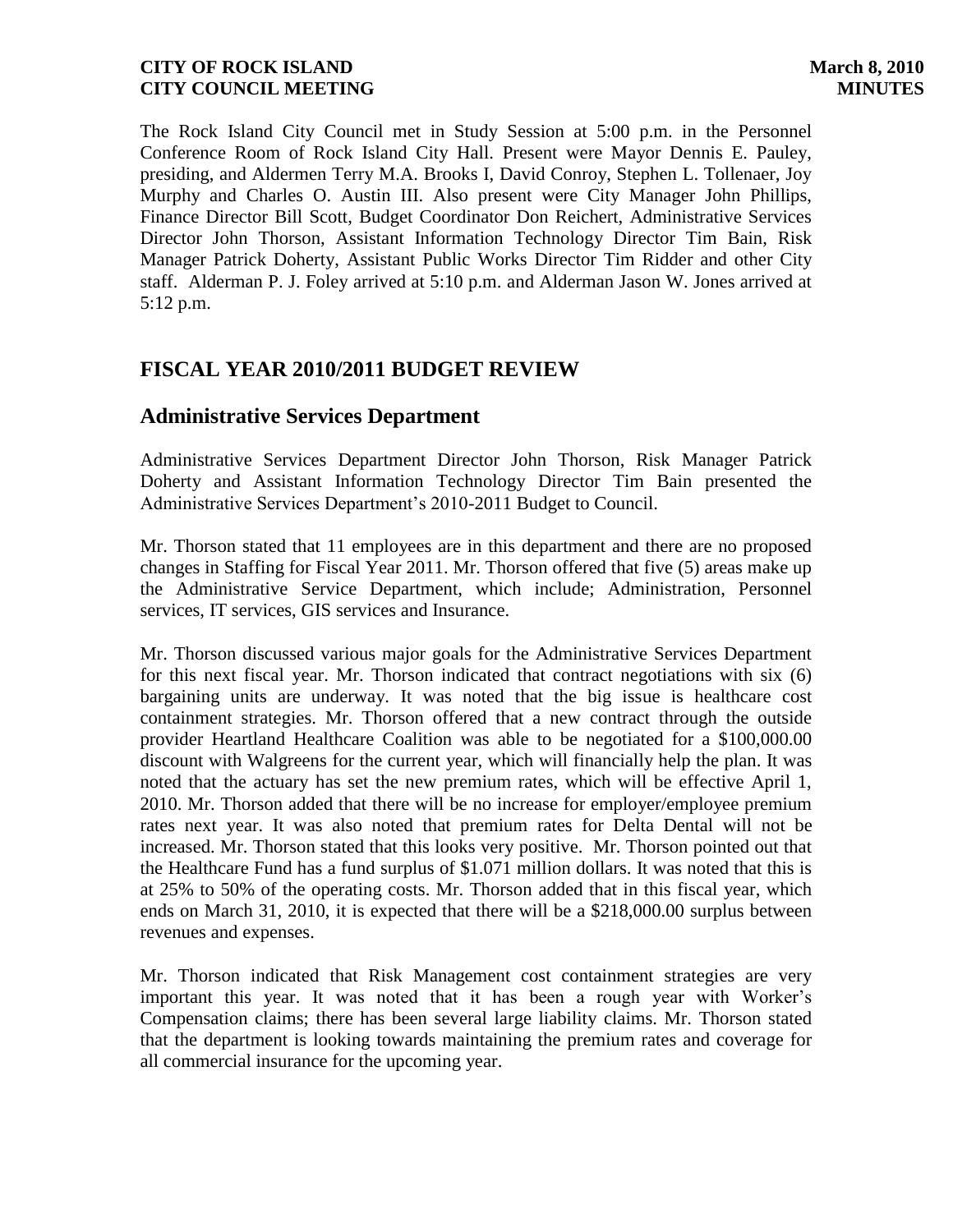Mr. Thorson pointed out that the Information Technology area has a lot of major projects underway, some of which include; GEMS software for the Financial Management Systems, Human Resource Management, Attendance Enterprise (time tracking), North Star (utility billing), upgrade to the Govern system, Voice over IP implementation (phone system), Video Surveillance for public safety vehicles and AVL locater systems for Public Works.

It was noted that the IT Department and Personnel Department were combined last fiscal year and there are no overall changes in staffing levels in the Administrative Services Department budget. Mr. Thorson indicated that the overall Budget is set at \$8,281,419.00. It was noted that there is a 12% decrease in General Fund expenses. Supplies are down 40% due to a reduction in computer hardware and software costs and paper. Mr. Thorson commented that Services are up 2%. Mr. Thorson pointed out that the biggest increase is in healthcare due to the higher projected premium costs in Medicare supplement participants and health claims. It was noted that Capital is down 16% due to project costs.

Mr. Thorson discussed various projects that are underway in the Administrative Services area, which include; union negotiations, cable franchise renewal, temporary employee services contract and previously mentioned IT projects. Mr. Thorson stated that year round training will continue in the Personnel Services area.

Tim Bain, Assistant IT Director distributed a handout and explained that the first chart relates to the amount of time that IT spends on the amount of requests received from different departments through the help desk on an annual basis. It was noted that IT receives approximately 5,000 requests per year. Mr. Bain noted that the second chart is based on what is going on with the number of requests based on the time of year. It was noted that spring is the busiest time for the IT Department. Mr. Bain indicated that the last document is a project list and time line for all projects that IT is working on.

Mr. Thorson discussed upcoming issues. It was noted that the Administrative Services Department will be conducting a RFP for medical and third party administration services next fiscal year. Mr. Thorson commented that this is the  $4<sup>th</sup>$  year with BlueCross BlueShield.

Council discussed third party administrators and premiums as it relates to insurance.

Risk Manager Patrick Doherty discussed the Onsite Nursing Program. It was noted that the program is cost neutral to the health and worker's compensation plan. Mr. Doherty pointed out that the onsite nurse has been utilized a lot by City employees. Mr. Doherty noted that the nurse has been encouraged to document every person she sees. Mr. Doherty then discussed health care planning and services as it related to the onsite nurse.

Mr. Thorson discussed the City's drug plan at it relates to BlueCross BlueShield no longer being able to underwrite the City's prescription coverage into the reinsurance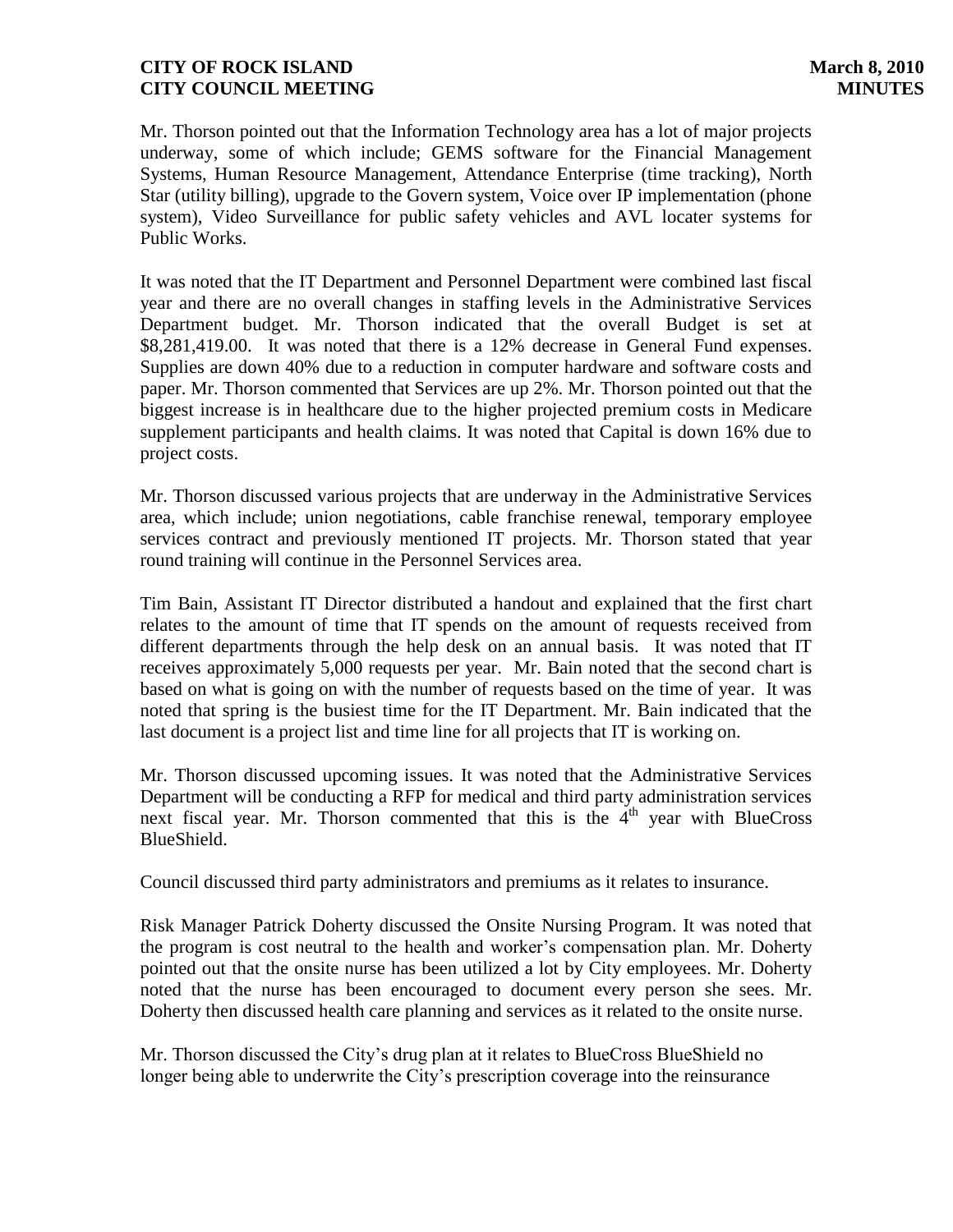policy. It was noted that this will basically force the City to use BlueCross BlueShield's drug plan or seek a new reinsurance provider.

Mr. Thorson and Council discussed Risk Management as it relates to worker's compensation, unemployment and general liability. Council discussed IT projects as it relates to costs, implementation and vendor support. In addition, Council discussed the cable franchise agreement as it relates to the audit.

## **GENERAL DISCUSSION AND DIRECTION**

Finance Director Bill Scott discussed questions and comments from Council that had come up during the earlier budget presentations for various departments. Discussion included; types of support for businesses as it relates to Community Economic Development; CDBG loan drop in fund balance expenditures as it relates to housing loans and how the City targets housing programs. In addition, the upgrading of financial software as it relates to periodic updates by the Finance Department was discussed, and budget cuts as it relates to the Fire Department's budget regarding infrastructure, training and education.

Mr. Scott stated that a Public Hearing will be held on the 2010/2011 Budget on March 15, 2010, followed by an Ordinance for consideration. Mr. Scott added that adoption of the 2010/2011 Budget is scheduled for March 22, 2010.

### **GREENHOUSE GAS ACTION STRATEGIES**

Tim Ridder, Assistant to the Public Works Director explained the Greenhouse Gas Emissions Inventory study. Mr. Ridder stated that Greenhouse Gas Inventory is where the City looks at reducing Greenhouse Gas emissions levels to 7% below the 1990 levels. It was noted that in 2007, the City signed up with ICLEI. Mr. Ridder commented that ICLEI is Local Governments for Sustainability in which they provide technical assistance as well as software packages that assist in the Greenhouse Gas Inventory. Mr. Ridder pointed out that it was found that the per capita contribution of Greenhouse Gases is 16.3 tons of Greenhouses Gases emitted per person in Rock Island. However, as a community, these gases emissions have increased 4.5% since 1990. It was noted that the average in the United States is approximately 8% to 9%.

Mr. Ridder indicated that City operations account for approximately 29.3% of total Greenhouse Gas emissions for the community. It was noted that since1990, there has been a 20% reduction in Greenhouse Gas levels in regards to the City. Mr. Ridder stated that the purchasing of the Hybrid fleet, changing traffic signal lights to LED and maintaining energy efficiency in the City has contributed to the reduction. It was noted that the community as a whole has seen an increase of 13% above, with the goal being 7% below.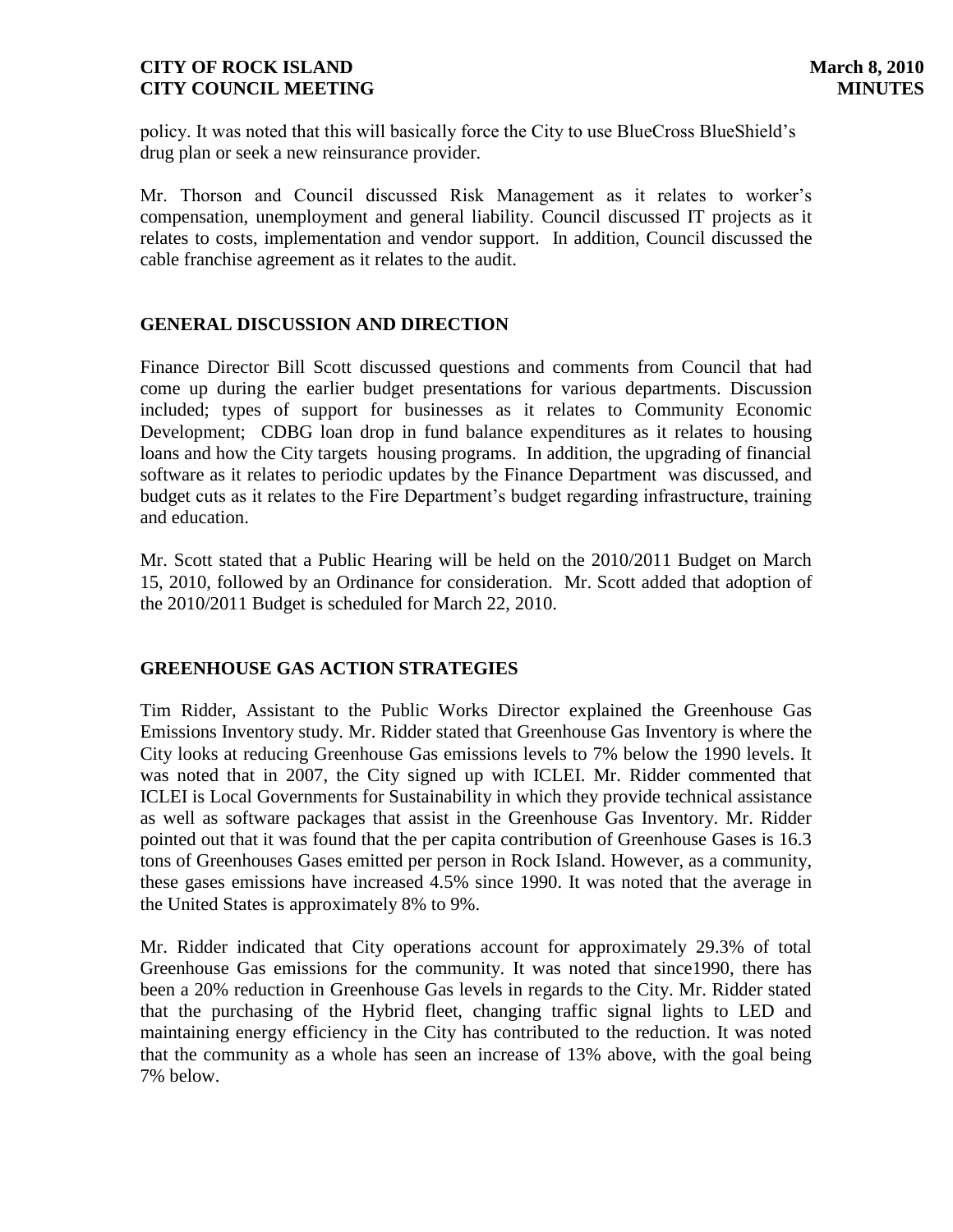Mr. Ridder discussed the breakdown of Greenhouses Gases in the community. It was noted that 42.6% of all Greenhouse Gases come from electricity with 27.3% coming from natural gas, 28.1% coming from transportation and 1.9% coming from waste services.

Mr. Ridder discussed action strategies that the Green Team will focus on to lessen the impact of Greenhouse Gas emissions. The action strategies include; Energy Efficiency, Energy Sources, Alternative Transportation Options and Education. Mr. Ridder stated that the goal is for the Green Team to pick one of the strategies each year and focus on how to implement that strategy.

Council further discussed the strategies as it relates to the reduction in Greenhouse Gas emissions.

## **EXECUTIVE SESSION**

A motion was made by Alderman Austin and seconded by Alderman Foley to recess to Executive Session on matters of Litigation. The motion carried on a roll call vote. Those voting Aye being, Alderman Brooks, Alderman Conroy, Alderman Foley, Tollenaer, Alderman Jones, Alderwoman Murphy and Alderman Austin; those voting No, none. The meeting was recessed at 5:50 p.m.

Mayor Pauley reconvened the regular meeting at 5:59 p.m.

## **ADJOURNMENT**

A motion made by Alderman Austin and seconded by Alderwoman Murphy to adjourn the meeting carried on a roll call vote. Those voting Aye being Alderman Brooks, Alderman Conroy, Alderman Foley, Alderman Tollenaer, Alderman Jones, Alderwoman Murphy and Alderman Austin; those voting No, none. The meeting was adjourned at 6:00 p. m.

\_\_\_\_\_\_\_\_\_\_\_\_\_\_\_\_\_\_\_\_\_\_\_\_\_\_\_ Aleisha L. Patchin, City Clerk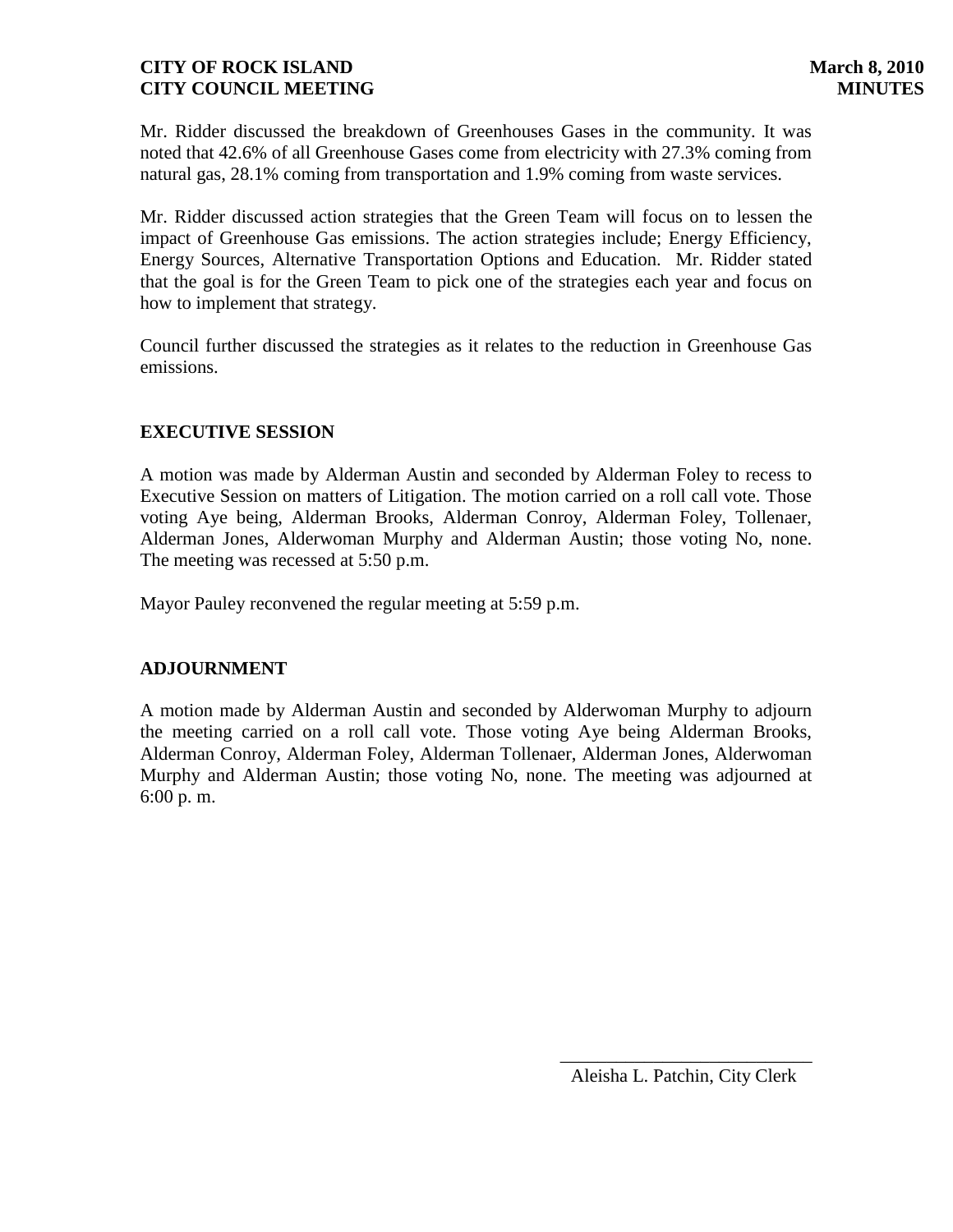Rock Island City Council met in regular session at 6:45 p.m. in the Council Chambers of Rock Island City Hall. Present were Mayor Dennis E. Pauley, presiding, and Aldermen Terry M.A. Brooks I, David Conroy, P.J. Foley, Stephen L. Tollenaer, Jason W. Jones, Joy Murphy and Charles O. Austin III. City Manager John Phillips was also present.

### **Introductory Proceedings**

Mayor Pauley called the meeting to order and led in the Pledge of Allegiance to the Flag of the United States of America. Alderwoman Murphy gave the Invocation.

### Agenda Item #5 **Minutes of the Special Meeting of February 27, 2010 and Minutes of the Meeting of March 1, 2010.**

A motion was made by Alderman Jones and seconded by Alderman Foley to approve the Minutes of the Special Meeting of February 27, 2010 and Minutes of the Meeting of March 1, 2010 as printed. The motion carried by the following Aye and No vote; those voting Aye being Alderman Brooks, Alderman Conroy, Alderman Foley, Alderman Tollenaer, Alderman Jones, Alderwoman Murphy and Alderman Austin; those voting No, none.

### Agenda Item #6 **Update Rock Island by Mayor Pauley.**

Mayor Pauley discussed Census 2010. Mayor Pauley stated that Census 2010 will count every person residing in Rock Island on April 1, 2010. It was noted that this short form, which is only 10 questions, should take approximately 10 minutes to fill out. The Mayor added that the completion of the Census 2010 questionnaire is vital to Rock Island because the Federal Government distributes funding based on the census data. Mayor Pauley explained that based on 40,000 residents that is \$2,900.00 per person per year coming to the City and school district with \$1,500.00 going to the City and \$1,400.00 to the school district each year. It was noted that for each person not counted, \$29,000.00 is lost over a 10 year period. Mayor Pauley urged everyone to fill out their census form when it arrives.

Mayor Pauley indicated that this evening, Council will review a request from Robert Buker from Valdom Corporation for Beaver Landing, which includes 90 condominium units grouped together in 21 two-story townhouse structures at 3200 Blackhawk Road. Mayor Pauley offered that the two-story dwellings will have a full basement, rear attached two-car garages and approximately 1,420 square feet of living area. It was noted that a private park will be located at the southeast corner of the development site. Mayor Pauley stated that the development will be done in phases. The first phase will include 16 condominiums in four (4) two-story townhouse structures.

It was noted that this evening, the City will accept the donation of property, which is Saukie Golf Course from the Richard A. Welch Charitable Remainder Unitrust. Mayor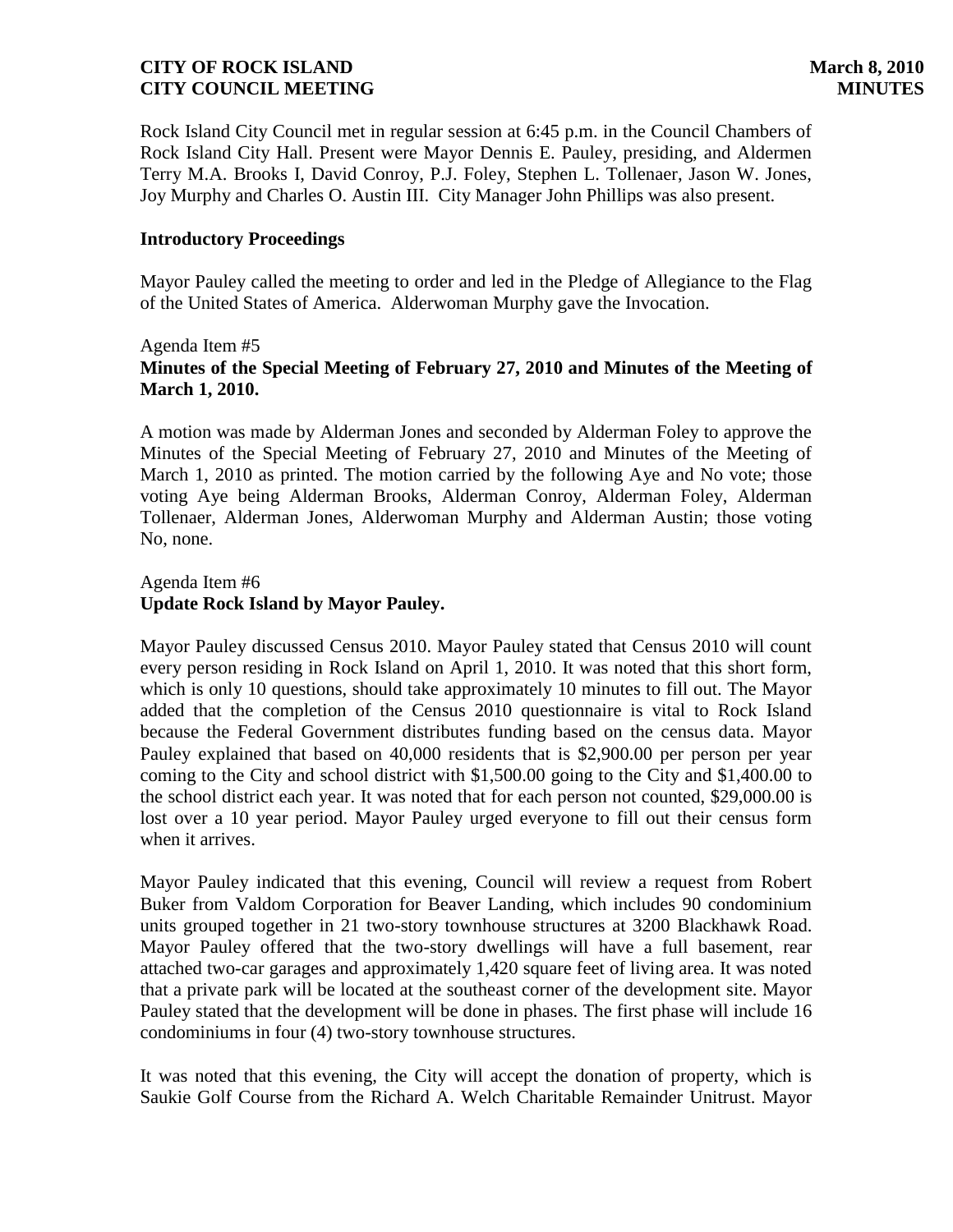Pauley stated that the City would like to thank the family of Richard and Mary Jean Welch for their generous donation.

Mayor Pauley offered that the St. Patrick's Day Parade will be held on Saturday, March 13, 2010 in Downtown Rock Island. It was noted that this is the  $25<sup>th</sup>$  year for the parade, which will begin at 11:30 a.m. The Parade will start at 23<sup>rd</sup> Street and 4<sup>th</sup> Avenue and proceed through Downtown Rock Island and cross the Mississippi River to Downtown Davenport. The Mayor added that this is the only St. Patrick's Day Parade that crosses two states.

The Mayor stated that today, the Rock Island Parks and Recreation Park Office is moving from 1320 24<sup>th</sup> Street to 4303 24<sup>th</sup> Street, which is inside the entrance of the Rock Island Fitness and Activity Center. It was noted that registrations for all Rock Island Parks and Recreation activities will be taken at the new location as well as shelter permits. Mayor Pauley indicated that the office hours will be Monday through Thursday from 7:30 a.m. to 7:30 p.m., Friday from 7:30 a.m. to 5:00 p.m. and Saturday from 9:00 a.m. to 1:00 p.m. It was noted that the office can be reached at (309) 732-PARK (7275).

### Agenda Item #7

### **A Special Ordinance providing for the donation of property (Saukie Golf Course) at 3101 38th Street**.

It was moved by Alderman Conroy, seconded by Alderman Foley to consider, suspend the rules and pass the Ordinance. The motion carried by the following Aye and No vote: those voting Aye being Alderman Brooks, Alderman Conroy, Alderman Foley, Alderman Tollenaer, Alderman Jones, Alderwoman Murphy and Alderman Austin; those voting No, none.

### Agenda Item #8

### **A Special Ordinance amending Chapter 15: Taxation of the Code of Ordinances regarding Retailers' Occupation Tax, Hotel/Motel Tax and Motor Fuel Tax**.

Alderwoman Murphy moved and Alderman Tollenaer seconded to consider, suspend the rules and pass the Ordinance. The motion carried by the following Aye and No vote: those voting Aye being Alderman Brooks, Alderman Conroy, Alderman Foley, Alderman Tollenaer, Alderman Jones, Alderwoman Murphy and Alderman Austin; those voting No, none.

### Agenda Item #9

### **A Special Ordinance regarding the abandonment of a utility easement at the northwest corner of 42nd Street West and 81st Avenue West on lots 15 and 16 of the Rock Island Industrial Park.**

It was moved by Alderman Conroy, seconded by Alderman Foley to consider, suspend the rules and pass the Ordinance. The motion carried by the following Aye and No vote: those voting Aye being Alderman Brooks, Alderman Conroy, Alderman Foley, Alderman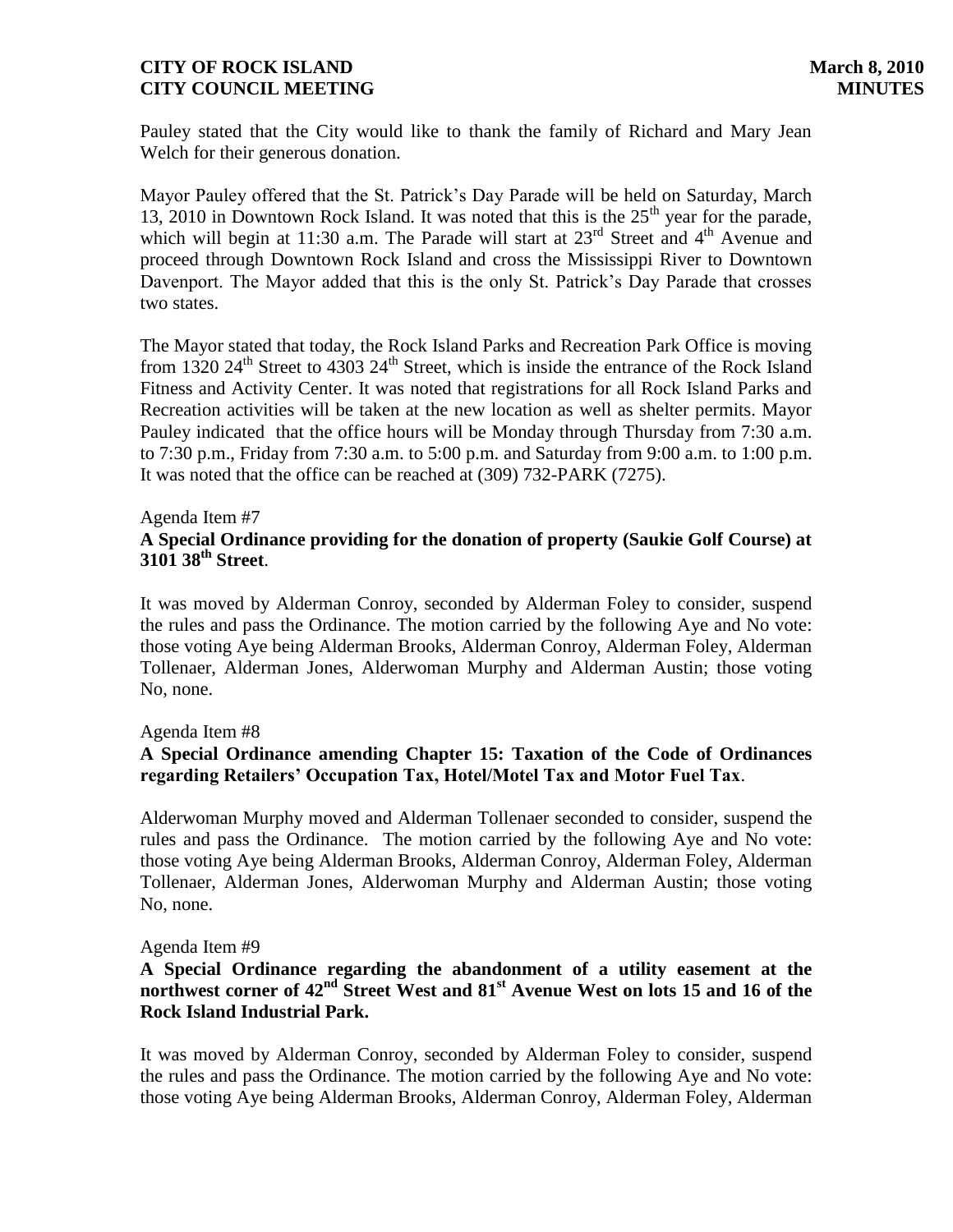Tollenaer, Alderman Jones, Alderwoman Murphy and Alderman Austin; those voting No, none.

### Agenda Item #10 **A Special Ordinance removing residential parking on 23rd Street between 18th and 20½ Avenue**.

Alderman Foley moved and Alderman Jones seconded to consider, suspend the rules and pass the Ordinance. The motion carried by the following Aye and No vote: those voting Aye being Alderman Brooks, Alderman Conroy, Alderman Foley, Alderman Tollenaer, Alderman Jones, Alderwoman Murphy and Alderman Austin; those voting No, none.

## Agenda Item #11 **A Special Ordinance establishing a handicapped parking space at 1603 13th Avenue.**

It was moved by Alderwoman Murphy, seconded by Alderman Austin to consider, suspend the rules and pass the Ordinance. The motion carried by the following Aye and No vote: those voting Aye being Alderman Brooks, Alderman Conroy, Alderman Foley, Alderman Tollenaer, Alderman Jones, Alderwoman Murphy and Alderman Austin; those voting No, none.

### Agenda Item #12

# **A Special Ordinance establishing a handicapped parking space at 4529 14th Avenue.**

Alderman Jones moved and Alderman Conroy seconded to consider, suspend the rules and pass the Ordinance. The motion carried by the following Aye and No vote: those voting Aye being Alderman Brooks, Alderman Conroy, Alderman Foley, Alderman Tollenaer, Alderman Jones, Alderwoman Murphy and Alderman Austin; those voting No, none.

### Agenda Item #13 **CLAIMS**

It was moved by Alderman Austin, seconded by Alderman Tollenaer to accept the following reports and authorize payment as recommended. The motion carried by the following Aye and No vote: those voting Aye being Alderman Brooks, Alderman Conroy, Alderman Foley, Alderman Tollenaer, Alderman Jones, Alderwoman Murphy and Alderman Austin; those voting No, none.

- a. Report from the Administrative Services Department regarding payment in the amount of \$846.91 to AT&T for General Liability Claims.
- b. Report from the Administrative Services Department regarding payment in the amount of \$4,000.00 to Midland Paper for the purchase of copier paper.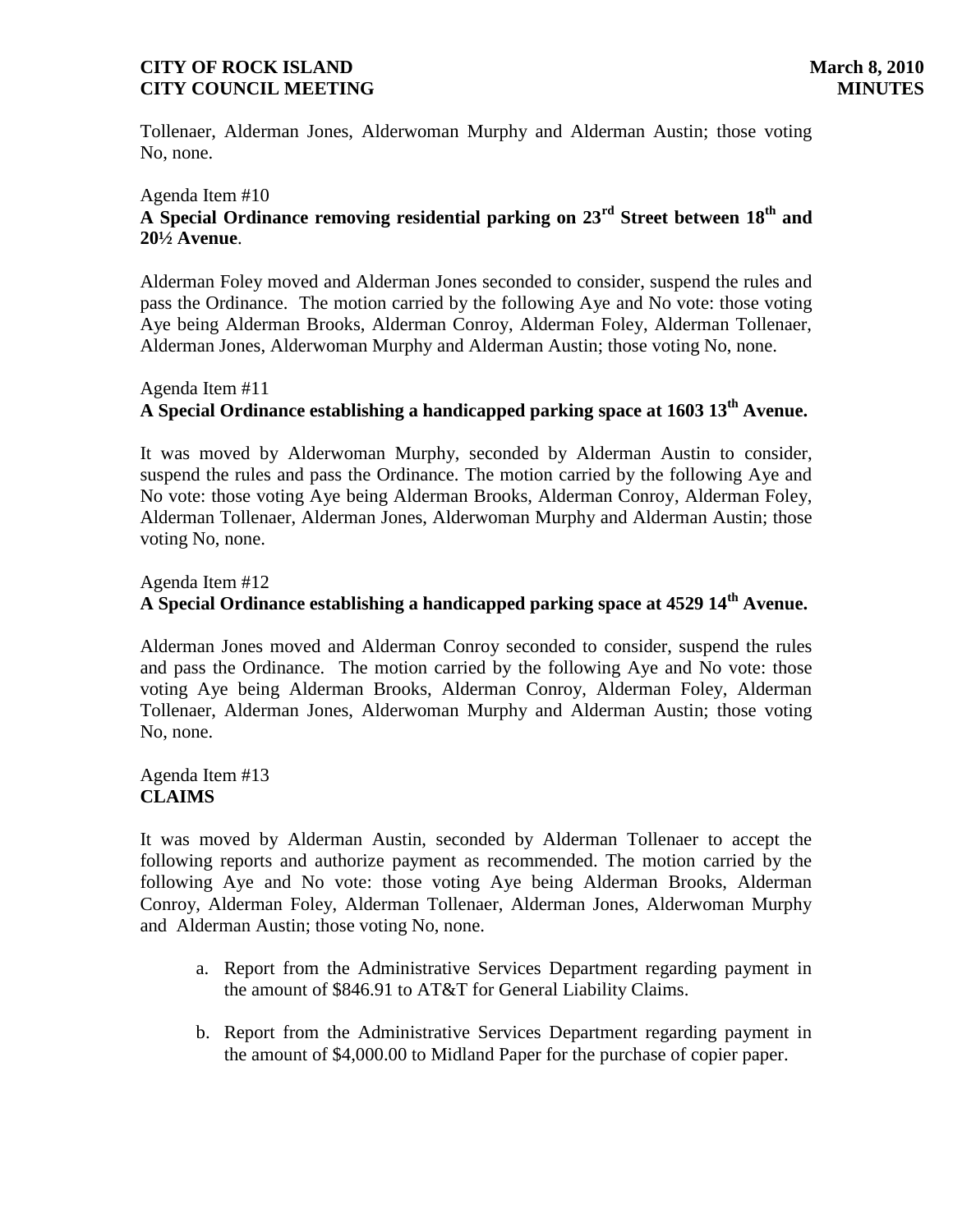c. Report from the Public Works Department regarding payment in the amount of \$3,600.00 to the Department of Natural Resources for the annual lease for land and water rights as part of the Hydro Plant purchase. (056)

### Agenda Item #14 **Claims for the week of February 26 through March 4 in the amount of \$1,368,946.97.**

Alderman Conroy moved and Alderwoman Murphy seconded to allow the claims. The motion carried by the following Aye and No vote: those voting Aye being Alderman Brooks, Alderman Conroy, Alderman Foley, Alderman Tollenaer, Alderman Jones, Alderwoman Murphy and Alderman Austin; those voting No, none.

### Agenda Item #15

**Report from the Community and Economic Development Department regarding bids for the Neighborhood Partners Newsletter, recommending the bid be awarded to Stecker's Minuteman Press for a one-year contract to print 2,300 copies of four (4) newsletters in an amount not to exceed \$6,412.00.** 

It was moved by Alderman Jones, seconded by Alderman Foley to award the bid as recommended and authorize the City Manager to execute the contract documents. The motion carried by the following Aye and No vote: those voting Aye being Alderman Brooks, Alderman Conroy, Alderman Foley, Alderman Tollenaer, Alderman Jones, Alderwoman Murphy and Alderman Austin; those voting No, none.

### Agenda Item #16

### **Report from the Administrative Services Department regarding a Special Ordinance providing for a third 90 day extension of the current cable franchise agreement.**

Alderman Conroy moved and Alderman Tollenaer seconded to consider, suspend the rules and pass the Ordinance. The motion carried by the following Aye and No vote: those voting Aye being Alderman Brooks, Alderman Conroy, Alderman Foley, Alderman Tollenaer, Alderman Jones, Alderwoman Murphy and Alderman Austin; those voting No, none.

### Agenda Item #17

## **Report from the Community and Economic Development Department regarding proposed changes to the Ordinance regulating development in special flood hazard areas.**

It was moved by Alderwoman Murphy, seconded by Alderman Conroy to approve the amendments as recommended and refer to the City Attorney for final review of the Ordinance. The motion carried by the following Aye and No vote: those voting Aye being Alderman Brooks, Alderman Conroy, Alderman Foley, Alderman Tollenaer, Alderman Jones, Alderwoman Murphy and Alderman Austin; those voting No, none.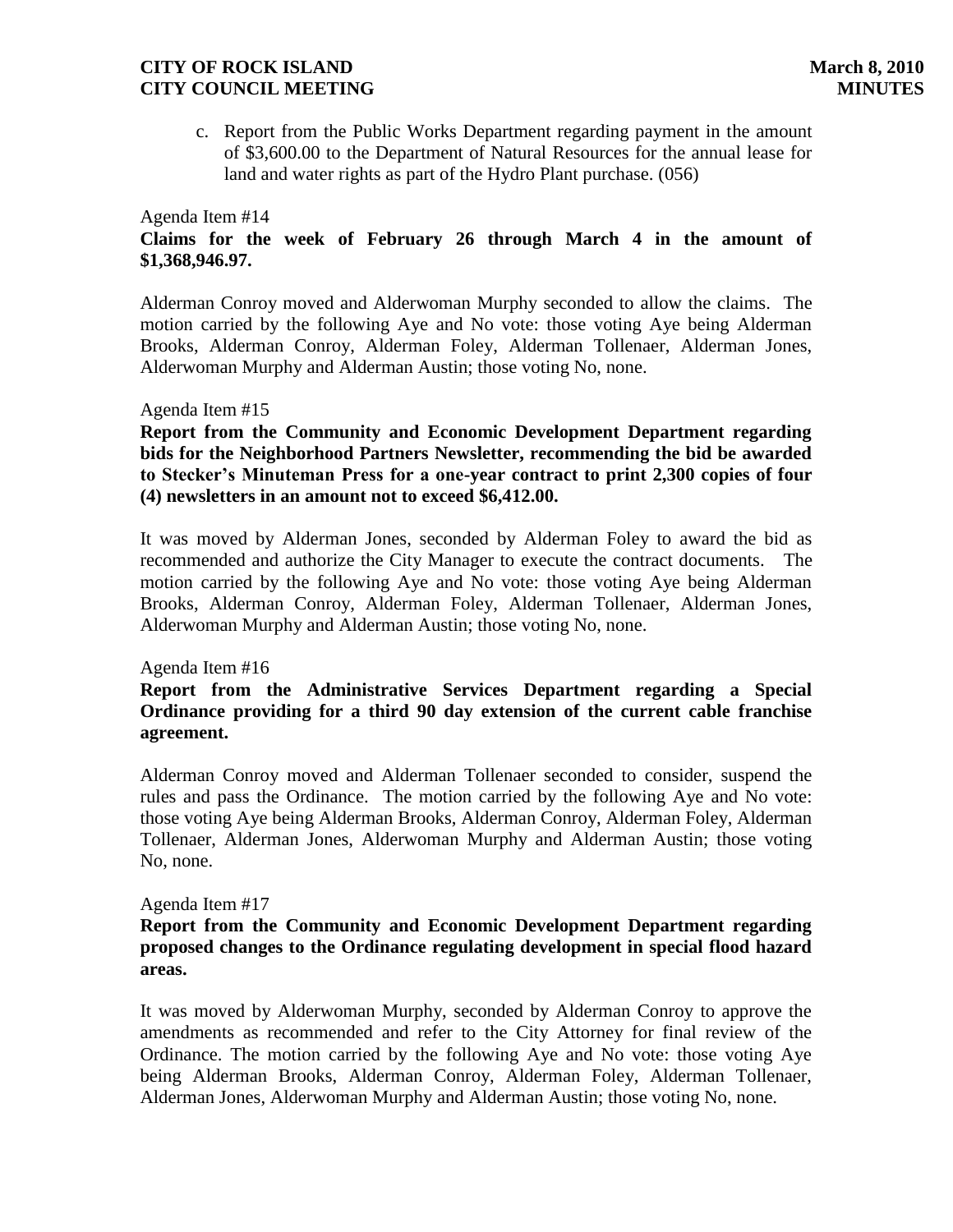Agenda Item #18

**Report from the Community and Economic Development Department regarding a request for revision to a Preliminary and Final Site Plan for Planned Unit Development (PUD) for Valdom Corporation at 3200 Blackhawk Road.**

Alderman Austin moved and Alderman Conroy seconded to approve the Preliminary Site Plan and revised Planned Unit Development for the entire parcel and Final Plan for 16 units as detailed in the report, as recommended.

Discussion followed.

Ms. Jean Van Tine of 4630 34<sup>th</sup> Street stepped forward. Ms. Van Tine stated that her mother lives behind the property and voiced concerns regarding the issue of stormwater drainage from the site. Ms. Van Tine stated that the detention pond will not take care of the problem. Ms. Van Tine also had concerns regarding that proposed buyers of the development would trespass on neighboring properties to gain access to the local tavern and river. In addition, Ms. Van Tine voiced concerns regarding the fencing issue.

Alderman Austin stated that if a fence is needed and it is not included as part of the project, it does not stop an individual or property owner from putting up a fence of their own to limit access to their property.

City Manager Phillips stated that the development (property) has to comply with stormwater regulations. This would have to be reviewed by the Public Works Department as the plan is submitted for the development in regards to obtaining a permit.

Council discussed the issue of trespassing as it relates to  $34<sup>th</sup>$  Street.

Ms. Angie Depape of Moline, Illinois (no exact address given) stated that her brother and sister live in this area and voiced concerns regarding the density of the development as it relates to space, and voiced concerns as to whether the developer has consideration for the neighbors.

Mr. Dennis Woodward of 3120  $47<sup>th</sup>$  Avenue stepped forward. Mr. Woodward stated that he lives across the street from the detention pond and was concerned that the pipe that drains from the detention pond to the river is not holding the capacity of the drainage off of Blackhawk Road. Mr. Woodward submitted pictures showing how the yard floods.

Council discussed the detention pond as it relates to holding new runoff from the proposed development.

Public Works Director Bob Hawes stated that the development will have to comply with the Ordinance.

Mr. Virgil Mayberry of 559  $22<sup>nd</sup>$  Avenue stepped forward along with Ms. Regina Tsosie of 1424 21<sup>st</sup> Avenue in Moline, Illinois.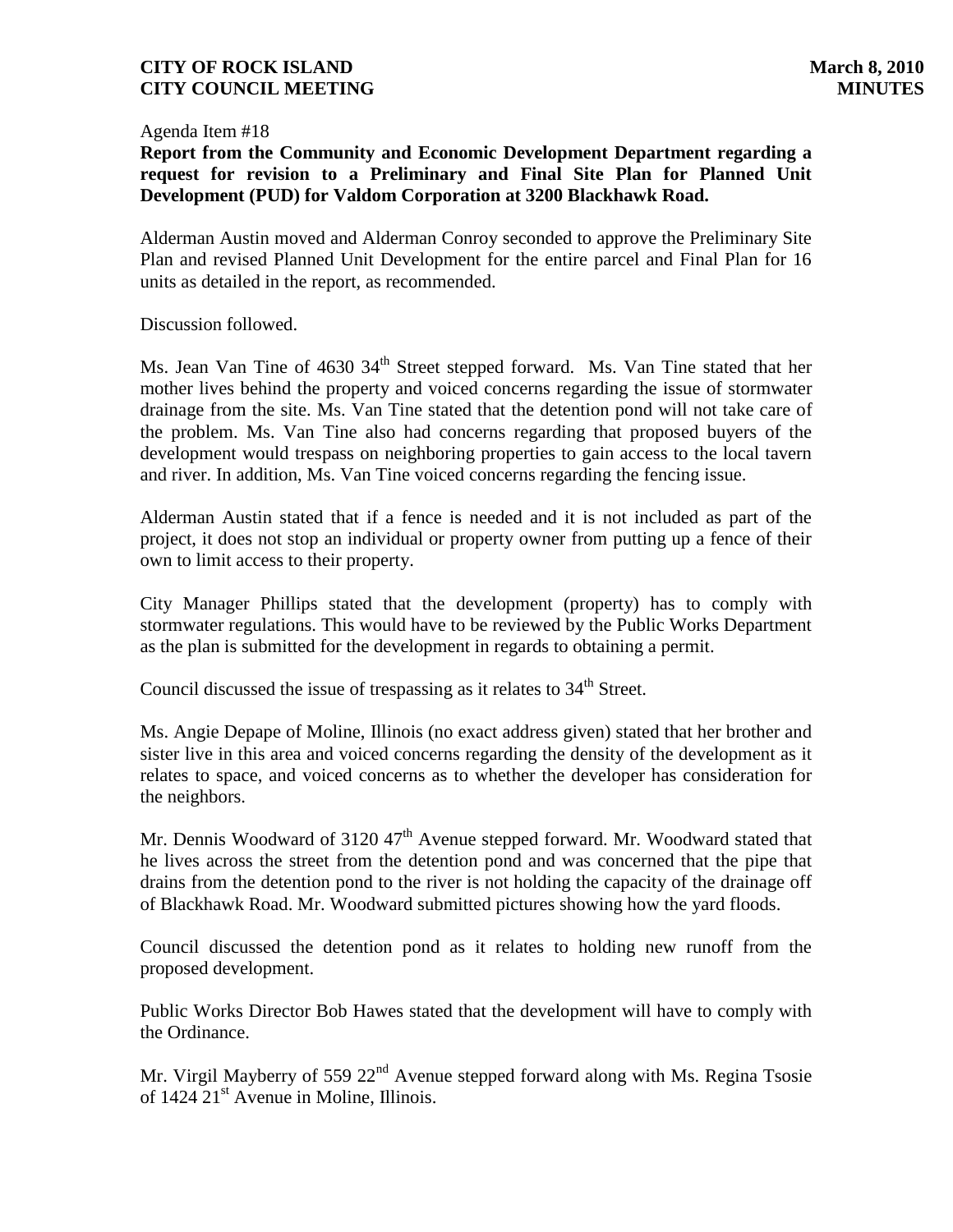Mr. Mayberry stated that Ms. Tsosie is the President of the Coalition of Native Americans of the Quad Cities.

Ms. Tsosie stated that the land especially along the Rock River has a rich history with the Native American people; they lived along the river for thousands of years. Ms. Tsosie's main concern was that if human remains were found at the site, that they be treated with respect, honor and dignity. Ms. Tsosie submitted two (2) documents, which included the Human Skeletal Remains Protection Act and the Native American Graves Protection and Repatriation Act.

Mr. Paul Holmquist of 3320 47<sup>th</sup> Avenue stepped forward. Mr. Holmquist had concerns regarding the development of the park in the far corner of the site. Mr. Holmquist stated that the development of the proposed park shows no fence around the playground area. Mr. Holmquist asked for consideration that a fence be erected with a gate on the north side.

Mr. Bob Buker of 3130  $47<sup>th</sup>$  Avenue stepped forward. Mr. Buker stated that he is the developer and addressed the three (3) main issues regarding remains, fencing and the detention issue.

Mr. Buker stated that Phases 1 and 2 of the archeological study of the whole site have been completed. It was noted that in Phase 2, small Indian relics were found. Due to that survey, no digging can be done in the area that is proposed for the park.

Mr. Buker indicated that the detention area was designed to be adequate for the first year. It was noted that Mr. Buker's engineer has told him that it is adequate. Mr. Buker stated that prior to this area being developed, there was a drainage area that went through Mr. Woodward's property; his property is the lowest of the properties elevation wise on  $47<sup>th</sup>$ Avenue. The detention pond was put in where everything previously drained to it and across Mr. Woodward's property. The pipe drains on to Mr. Woodward's property. It was noted that when the river levels comes up, the area does not drain adequately. The pipe is not very high; it is about at river level. It was noted that this could not be changed.

Mr. Buker stated that in regards to fencing, he would like to see landscaping around the property.

Council discussed the park area, the development as it relates to square footage of the units and the phases of the development.

Ms. Teresa Temple of  $3300 \frac{47^{\text{th}}}{9}$  Avenue stepped forward. Ms. Temple voiced concerns regarding space and the fencing issue.

After more discussion, the motion carried by the following Aye and No vote: those voting Aye being Alderman Brooks, Alderman Conroy, Alderman Foley, Alderman Tollenaer, Alderman Jones, Alderwoman Murphy and Alderman Austin; those voting No, none.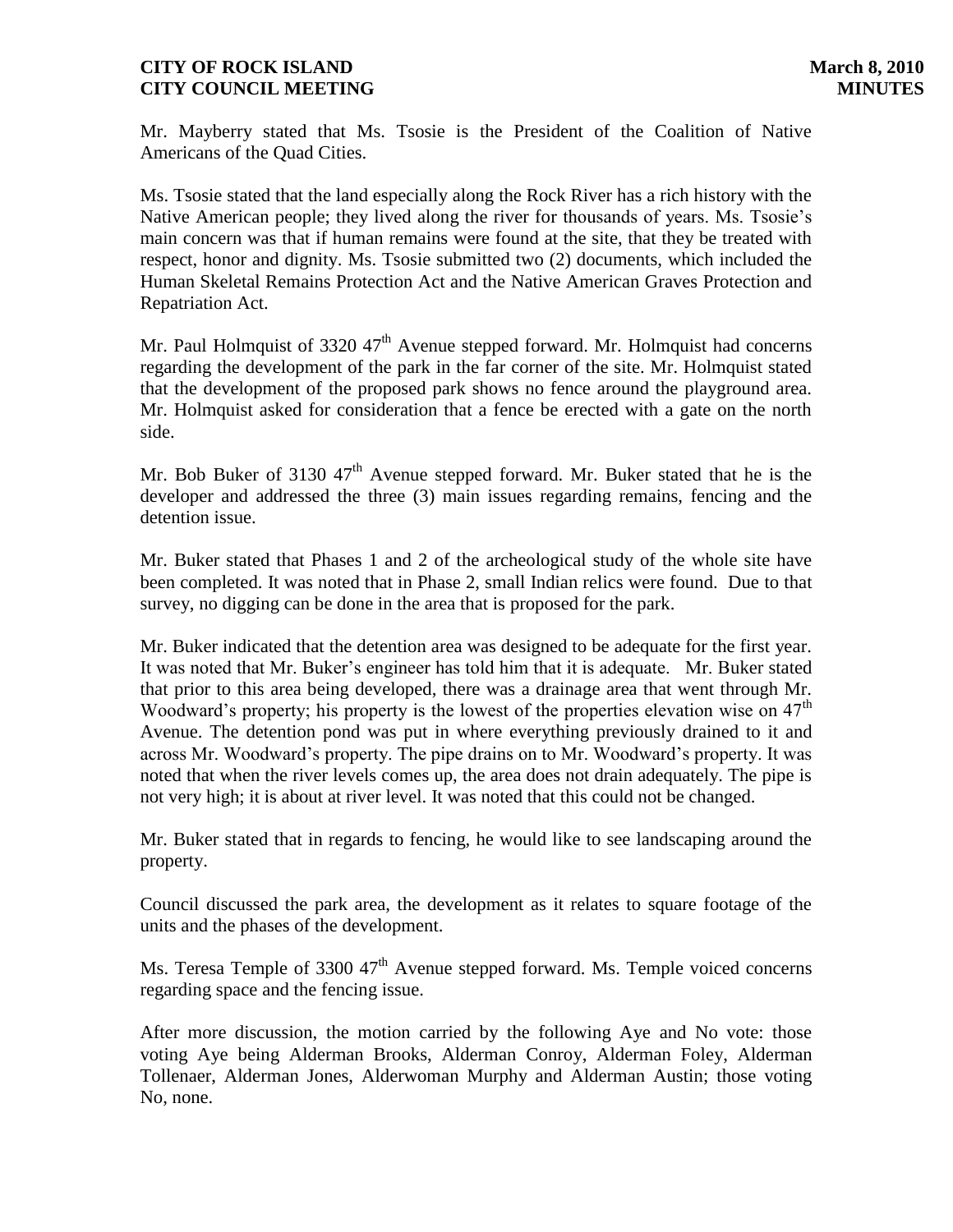### Agenda Item #19

**Report from the Community and Economic Development Department regarding an organizational appointment to Neighborhood Partners, recommending Blackhawk Park West Neighborhood Association as a constituent member.**

It was moved by Alderwoman Murphy, seconded by Alderman Austin to approve the appointment as recommended. The motion carried by the following Aye and No vote: those voting Aye being Alderman Brooks, Alderman Conroy, Alderman Foley, Alderman Tollenaer, Alderman Jones, Alderwoman Murphy and Alderman Austin; those voting No, none.

### Agenda Item #20

## **Report from the Traffic Engineering Committee regarding a request to change the direction of the one-way in front of Alleman High School on 40th Street between 11th and 13th Avenue.**

Alderman Foley moved and Alderman Conroy seconded to approve the request as recommended and refer to the City Attorney for an Ordinance.

### Discussion followed.

Mr. Colin Letendre of  $2712 28<sup>th</sup>$  Avenue and Principal of Alleman High School located at  $1103$  40<sup>th</sup> Street stepped forward. Mr. Letendre stated that the request to change the direction of the one-way in front of the school on  $40<sup>th</sup>$  Street between  $11<sup>th</sup>$  Avenue and  $13<sup>th</sup>$  Avenue is due to safety and security issues. Mr. Letendre explained that currently, parents or buses will drop off the students in front of the school in which students have to step into traffic and cross the street due to the school being located on the east side of  $40<sup>th</sup>$ Street and the one-way heads traffic to the south. Mr. Letendre noted that by changing the directions of the one-way would allow the students to be dropped off at the curb, which improves safety for everyone involved. Mr. Letendre also noted that for safety purposes and accessibility, Alleman would like to add a new entrance in front of the school in the summer. The entrance would include a new driveway with several parking spaces.

Ms. Terry Stimpson of 1121 39<sup>th</sup> Street stepped forward. Ms. Stimpson stated that she was at the meeting on behalf of some of the neighbors that live in that area where the proposed one-way directional change has been requested and for her personally. Ms. Stimpson submitted a list of neighbors that were in favor and opposed to the request to change the direction of the one-way in front of Alleman High School on  $40<sup>th</sup>$  Street between  $11<sup>th</sup>$  and  $13<sup>th</sup>$  Avenue. In addition, a petition was submitted with signatures of the neighbors that were opposed to the directional change. Ms. Stimpson stated that the results of the survey indicated that there were 13 residents that supported the request and 35 residents that were opposed to the request.

Ms. Stimpson explained that the residents that opposed the request had concerns that there would be increased traffic on  $11<sup>th</sup>$  Avenue to 38<sup>th</sup> Street or exiting down to 42<sup>nd</sup>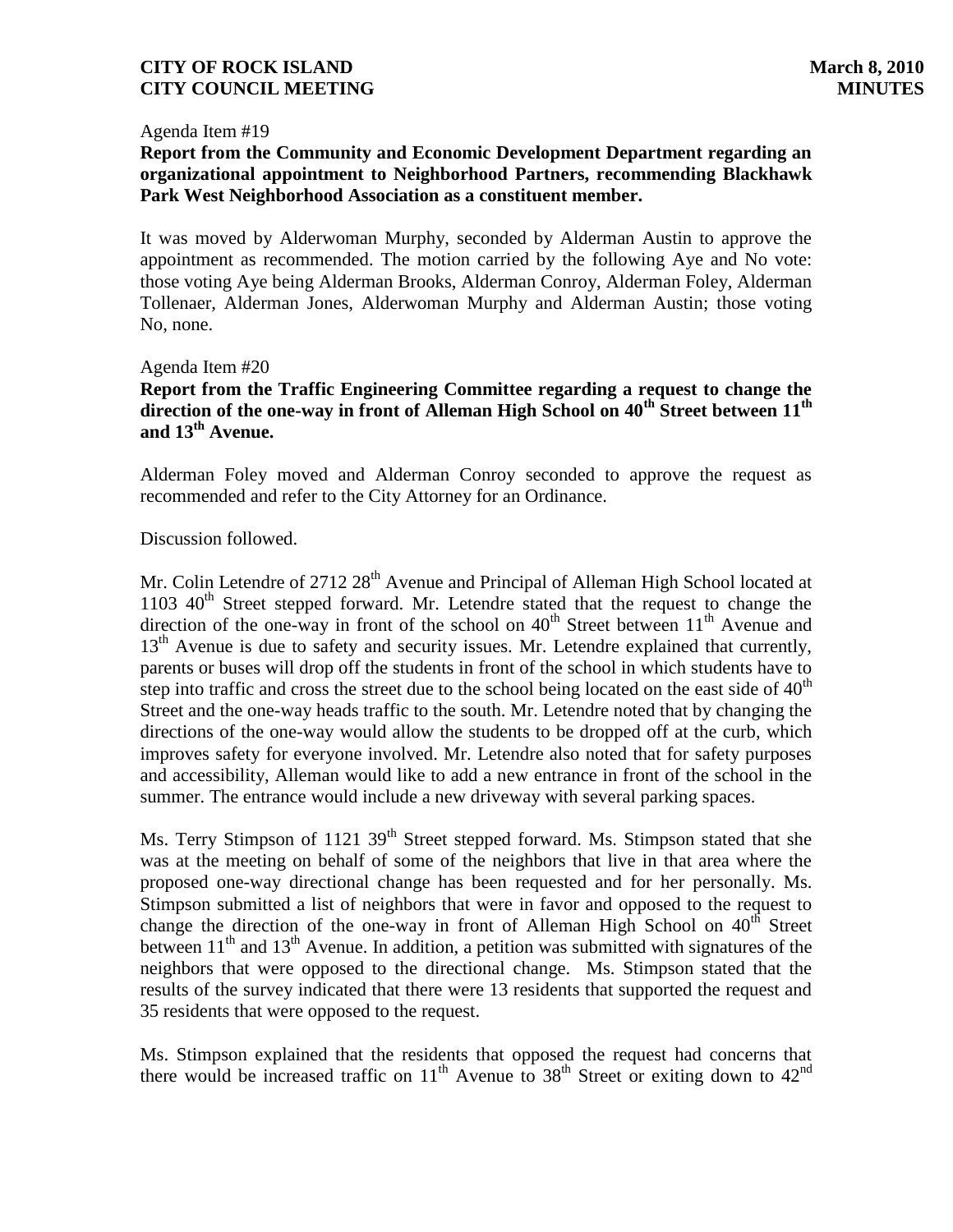Street. Ms. Stimpson indicated that there were also concerns regarding increased traffic near the park on  $39<sup>th</sup>$  Street and through the alley on  $39<sup>th</sup>$  Street.

Alderman Brooks stated that he did not understand the urgency to oppose the request as it relates to safety for the students at Alleman High School.

Council further discussed this issue for the change in the direction of the one-way as it relates to safety.

Ms. Stephanie Sanders of 1106 40<sup>th</sup> Street voiced concerns regarding the Longfellow hill on 11<sup>th</sup> Avenue and the safety of the Longfellow students as it relates to Alleman and Longfellow letting out school at the same time and the congested traffic area.

Alderwoman Murphy noted Ms. Sander's concerns and stated that she had discussed this issue with the Police Department and this issue will have to be addressed so that traffic is not as congested at that particular hour in the day.

Ms. Glenda Nicke of 1103 38<sup>th</sup> Street voiced concerns regarding increased traffic on  $11<sup>th</sup>$ Avenue at  $38<sup>th</sup>$  Street and  $39<sup>th</sup>$  Street to  $14<sup>th</sup>$  Avenue if the request is approved. Ms. Nicke also was concerned about park issues regarding traffic.

Alderman Austin stated that he still sees that the primary exit route would be west on  $13<sup>th</sup>$ Avenue or south on  $40<sup>th</sup>$  Street to get to a main street.

Alderwoman Murphy discussed the issue that no parking on  $11<sup>th</sup>$  Avenue at  $40<sup>th</sup>$  Street would have to be addressed in the near future.

After more discussion regarding this issue, the motion carried by the following Aye and No vote: those voting Aye being Alderman Brooks, Alderman Conroy, Alderman Foley, Alderman Tollenaer, Alderman Jones, Alderwoman Murphy and Alderman Austin; those voting No, none.

### Agenda Item #21

### **Report from the City Clerk regarding a request from Dyce's Sports Bar & Grill to hold a viewing area outside for the St. Patrick's Day Parade on Saturday, March 13, 2010 beginning at 8:00 a.m.**

It was moved by Alderman Conroy, seconded by Alderman Jones to approve the event for Dyce's Sports Bar & Grill as recommended, subject to complying with all liquor regulations. The motion carried by the following Aye and No vote: those voting Aye being Alderman Brooks, Alderman Conroy, Alderman Foley, Alderman Tollenaer, Alderman Jones, Alderwoman Murphy and Alderman Austin; those voting No, none.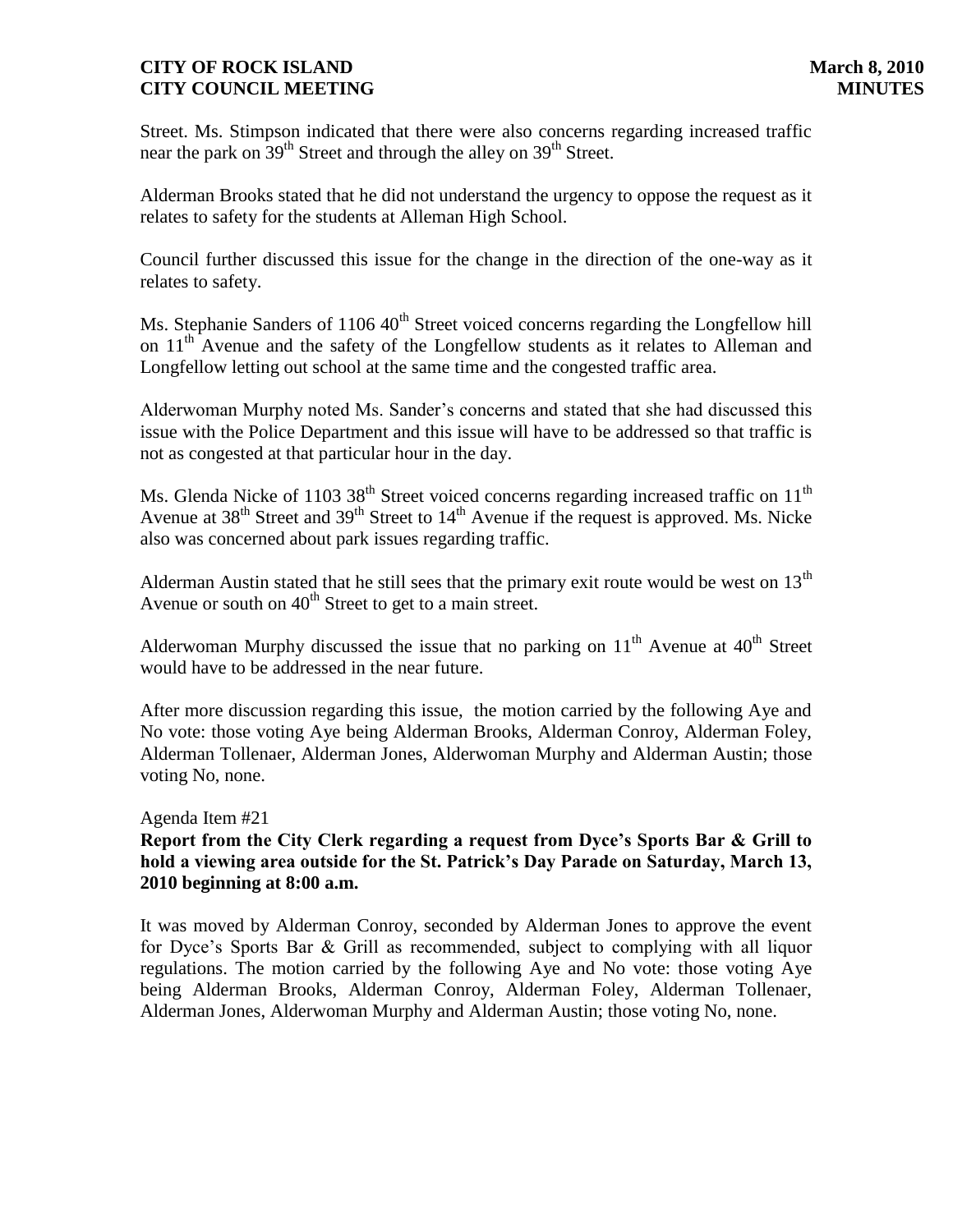Agenda Item #22

**Report from the City Clerk regarding a request from Hilltop Tavern to hold their sixth annual Green Bucket Party outside on Saturday, March 27, 2010 from 12:00 noon to 5:00 p.m.**

Alderman Jones moved and Alderman Foley seconded to approve the event for Hilltop Tavern as recommended. The motion carried by the following Aye and No vote: those voting Aye being Alderman Brooks, Alderman Conroy, Alderman Foley, Alderman Tollenaer, Alderman Jones, Alderwoman Murphy and Alderman Austin; those voting No, none.

### Agenda Item #23 **Items from the City Manager's Memorandum Packet.**

Mr. Phillips did not have any items to discuss.

Alderwoman Murphy reminded everyone about the 350 project. It was noted that all Rock Island residents are asked to spend a total of \$50.00 a month in three (3) Rock Island businesses. This will help to keep locally owned family businesses vibrant during these tough economic times.

Alderwoman Murphy reminded everyone to Shop Rock Island. Alderwoman Murphy stated that Stecker's Minuteman Press has been in business since 1977 and is located at 325 18<sup>th</sup> Street in Downtown Rock Island. Alderwoman Murphy stated that Stecker's offers approximately 43 products and 20 different services. It was noted that they are a full service commercial printing business. Alderwoman Murphy indicated that they do a lot of digital work and have expanded into offering vinyl graphics.

Alderman Jones congratulated the Rock Island Fire Department for winning the Supreme Challenge for emergency responders and proving that they were the most physically fit emergency personnel in the area.

Agenda Item #24 **Other Business**

None

Agenda Item #25 **Executive Session on Personnel and Litigation.** 

An Executive Session was held prior to the Regular Meeting.

Agenda Item #26 **Recess**